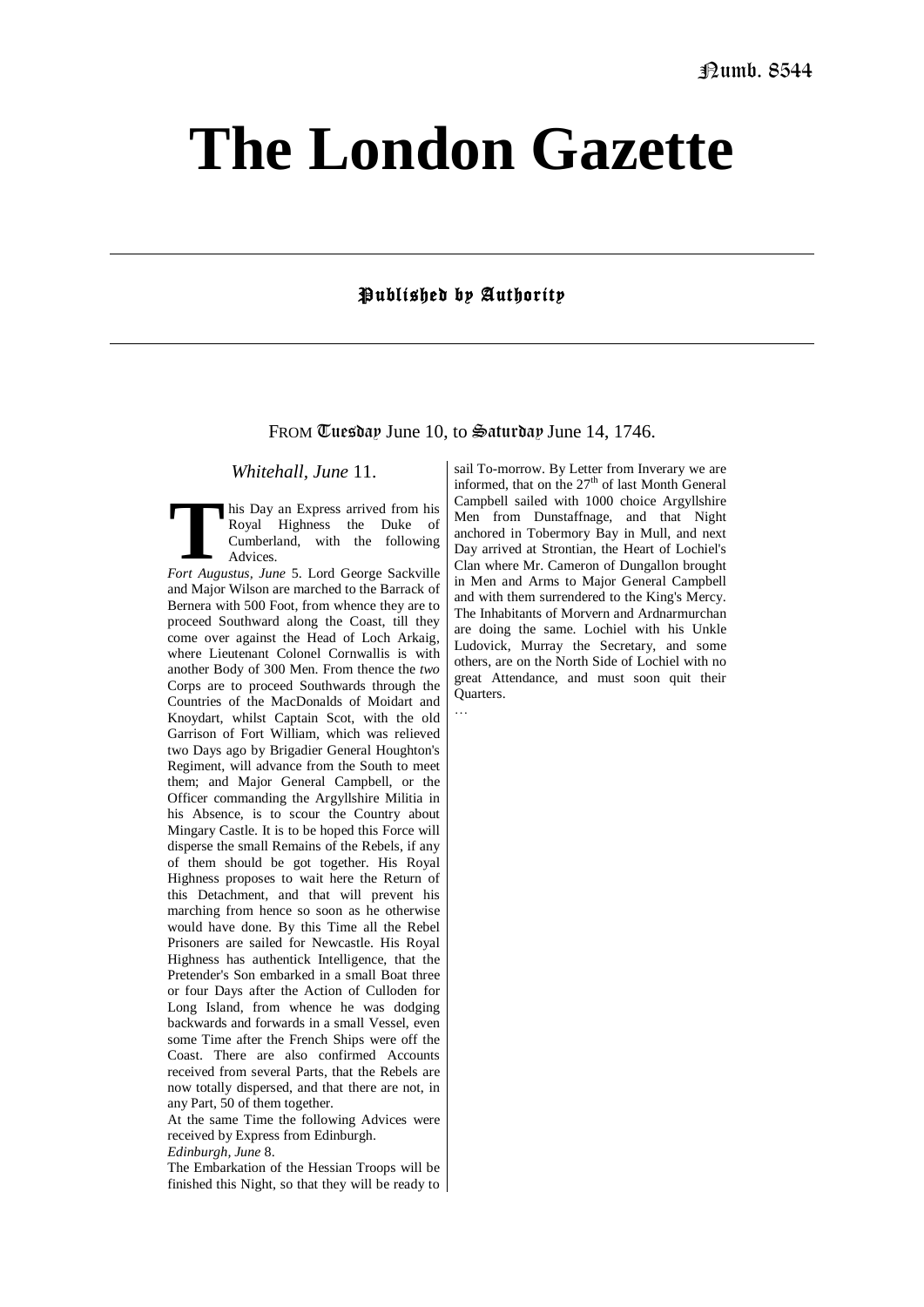## *Copenhagen; June 11*, *N.S.*

The last Post from Norway brings Advice from his Britannick Majesty's Consul at Bergen, that thirteen Persons had been seized upon the 24<sup>th</sup> of last Month, and were confined there upon Suspicion of having been concerned in the Rebellion in Scotland. Private Advices say, that after the Battle of Culloden they had seized upon a small Sloop belonging to Dundee; and, by threatening to shoot the Master, James Weems, had forced him to set Sail with them for Gottenberg; but the Wind turning contrary, they were obliged to put into the River of Bergen, where they were taken, and committed to the Castle.

…